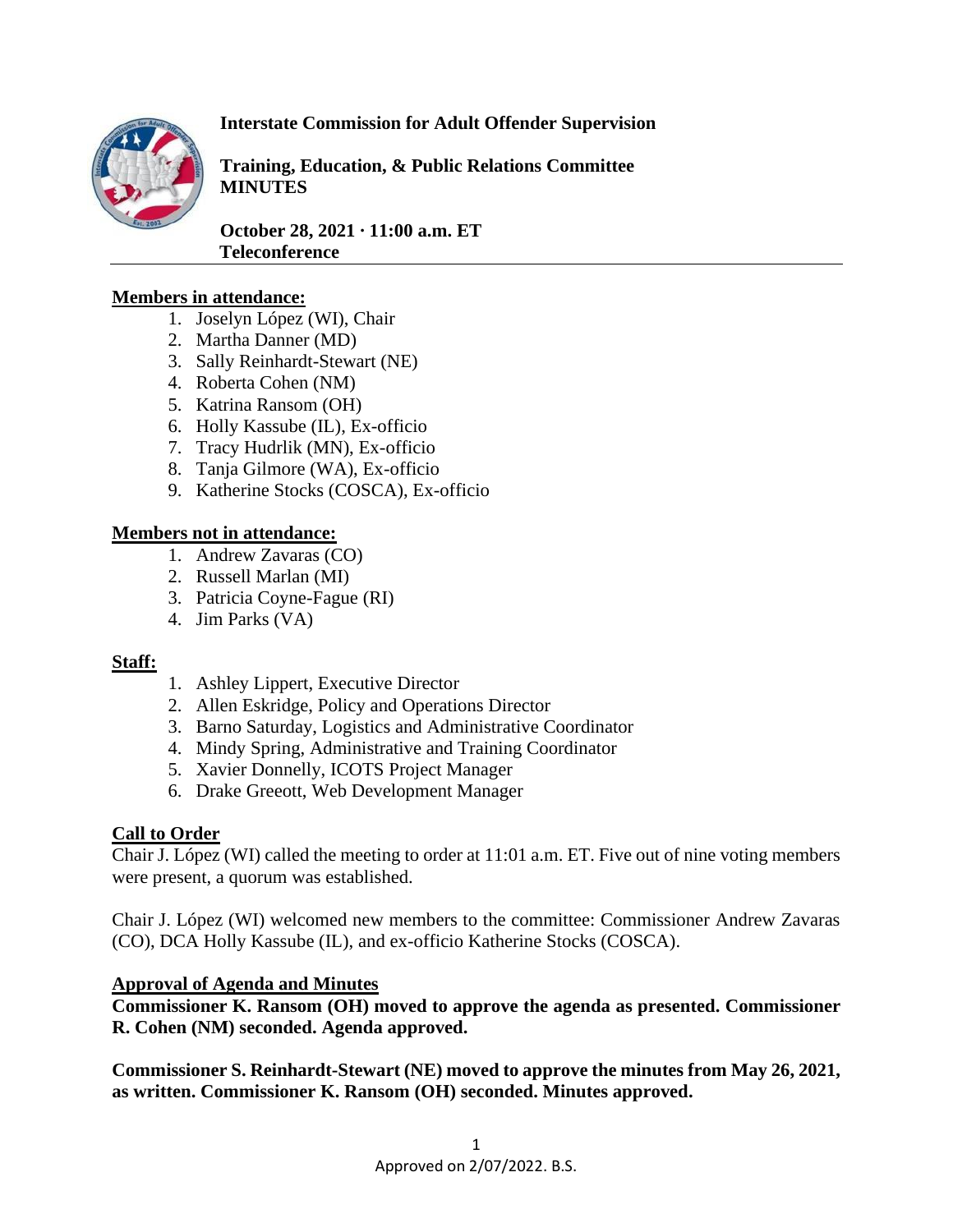### **Discussion**

*Training Committee goals and priorities:* Chair J. López (WI) presented the FY 2022 goals and priorities to the committee for consideration and approval.

### **Priorities/Goals:**

- 1. Engage Probation/Parole Agents:
	- a. Establish focus group (or subgroup) to evaluate new resources and rule amendments as well as ICOTS changes, enhancements and help points
	- b. Invite agents to participate on Training committee
	- c. Identify mix of users new/veteran, vary regions and bifurcated systems. Use ICOTS data to find users with substantial caseloads, high rejection rates, etc.
	- d. Have different groups for different topics if needed.

DCA T. Hudrlik (MN) liked the idea of engaging parole and probation agents to be part of a focus group.

The committee supports priority #1.

- 2. Engage justice involved individuals:
	- Survey justice involved individuals on their compact experience
	- Hold session at the ABM where justice involved individuals can be interviewed

Commissioner M. Danner (MD) spoke for surveying justice involved individuals to collect measurable data.

Training Coordinator M. Spring noted the disconnect between states about the verification of supervision plans (address, employment, etc.). She suggested including information on this matter in the survey.

Executive Director A. Lippert noted that currently, the Commission had been working on two projects in preparation for its  $20<sup>th</sup>$  anniversary. The first project was a compact study. The Executive Committee sought to analyze the Commission's efforts to evaluate aspects relevant to how the interstate compact is meeting its mission and purpose. To perform an independent Commission-wide evaluation, the Committee engaged the University of Cincinnati Corrections Institute (UCCI). The evaluation itself will include an analysis of ICOTS data, survey responses from ICOTS supervising officers, and interviews with supervision officers as well as justice involved individuals. The interview results will be available sometime around the 2022 Annual Business Meeting (ABM).

The other project the Commission had been working was the compact documentary. Last year, the Executive Committee engaged the National Institute of Corrections (NIC) for a documentary project following offenders going through the interstate compact transfer process. NIC agreed to fund the production for a 60-minute documentary. The documentary features adults on parole or probation as they navigate the interstate transfer process.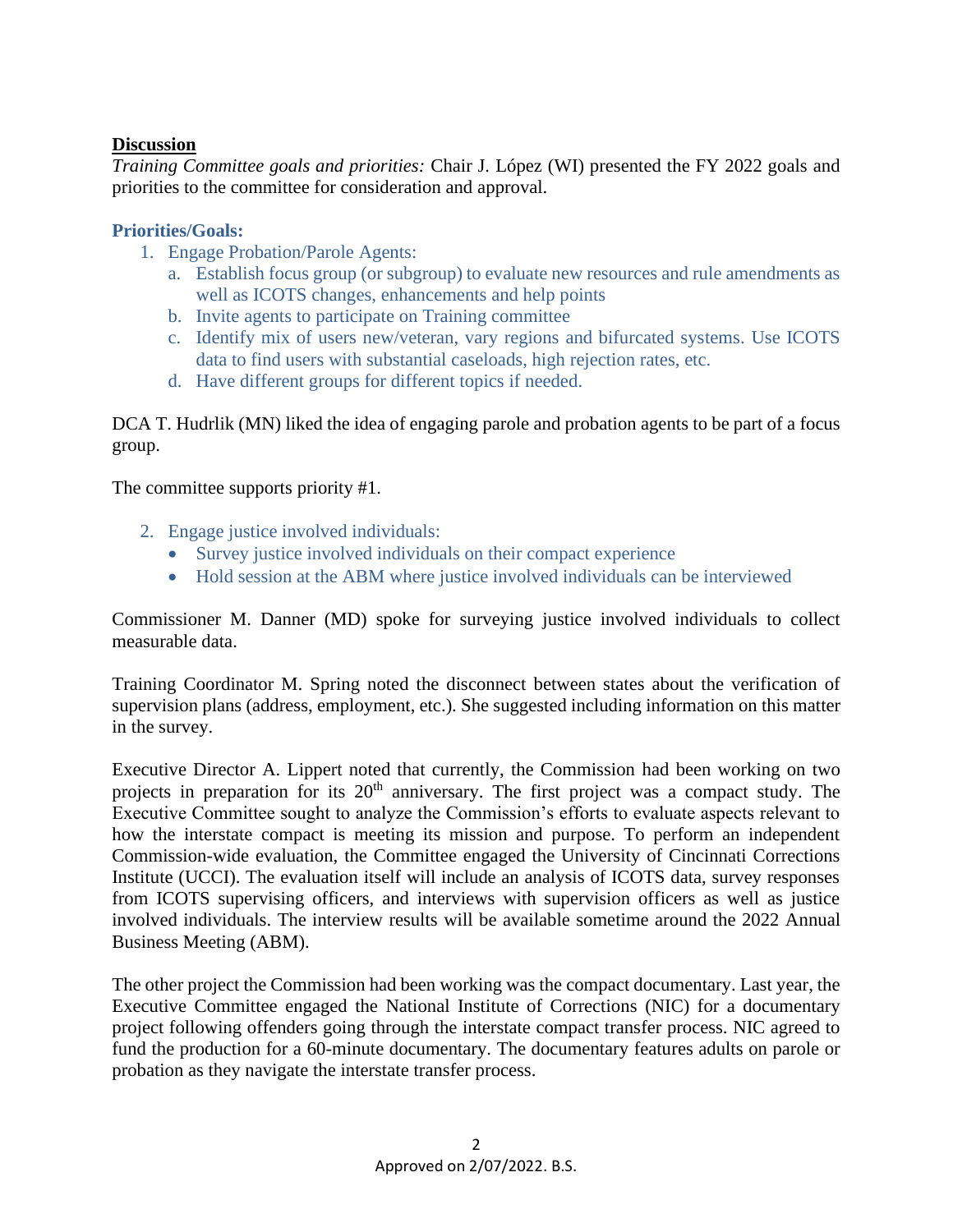Executive Director A. Lippert noted that a handful of supervised offenders would be interviewed at the 2022 ABM. She noted that data from both projects could be used to support this priority.

The committee supports priority #2.

The committee reviewed priority #3.

- 3. Improve 'Navigating the Compact' section of the website
	- Provide information from their perspective
	- Survey agents/compact staff on the most common questions from family or a pop-up survey to determine why a user came to the page and the info they are looking for
	- Make more friendly/less cold, removing literal rule terms and using common language
	- Remove term 'offender' from language; use justice involved or client

Chair J. López (WI) stated that this priority could take about two years or more to implement. She noted that the last bullet point "Remove term 'offender' from language" must be decided by the whole Commission.

Commissioner K. Ransom (OH) stated that instead of going through a complicated process to remove term 'offender' from the Commission's language, she suggested using clients/justice involved individuals' language on the Commission's website.

Executive Director A. Lippert supports priority #3.

The committee reviewed priority #4. Chair J. López (WI) noted that this was a long-term goal.

- 4. Create outward facing dashboard for clients, family, victims to see status of transfer.
	- Establish what information an outward facing dashboard could provide
	- How would user log in
	- Determine security and confidentiality restrictions (will need disclaimer)
	- Expand public web portal to include:
		- 1. When transfer is pending
		- 2. Submitted into workflow
		- 3. Under review in sending state
		- 4. Transmitted to receiving state for investigation
		- 5. Notice of departure
		- 6. If withdrawn
		- 7. Accepted and transfer complete (notice of arrival)
	- Ensure 'confidential' offenders do not appear
	- Will need Commission approval
	- Allow state to opt out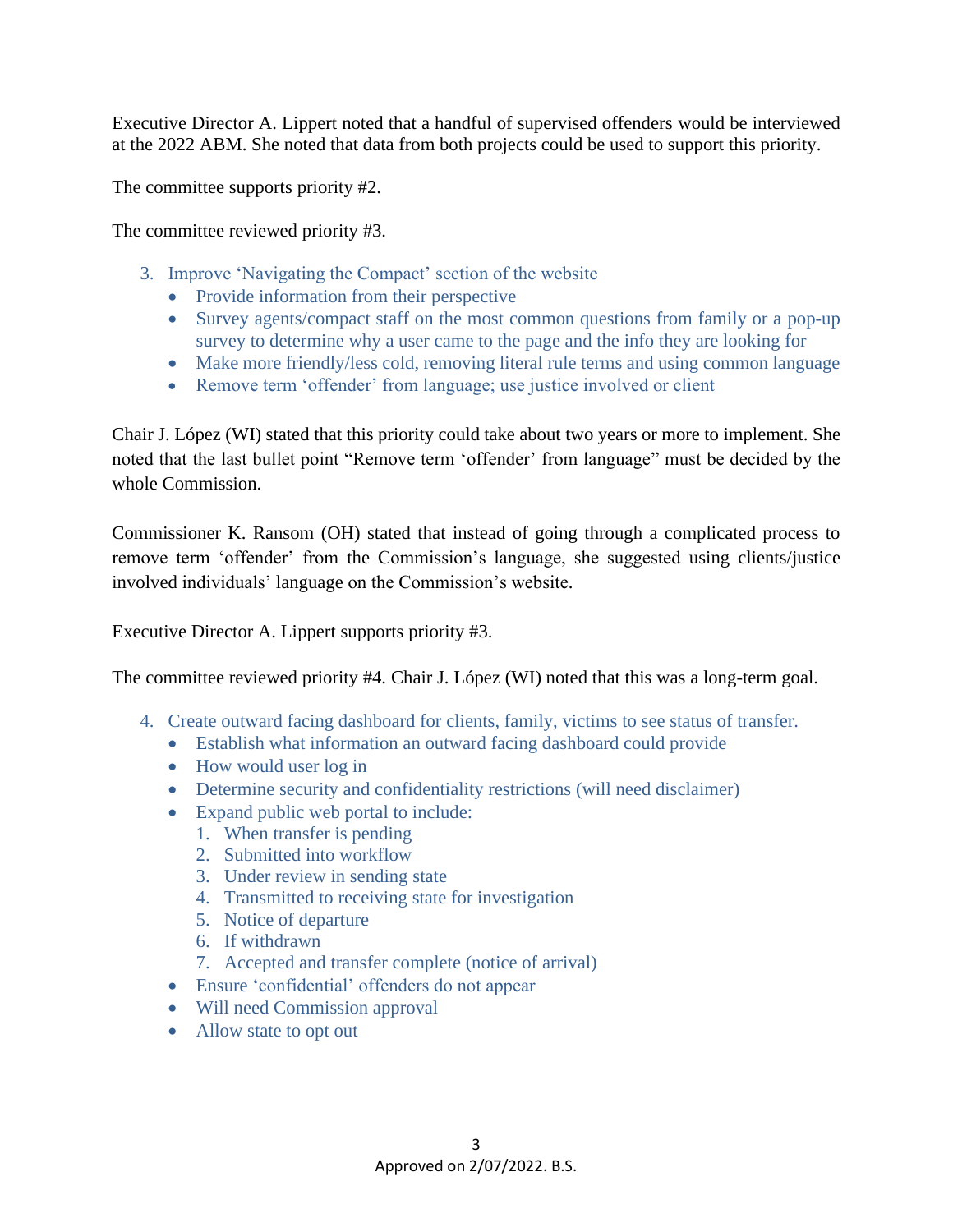Commissioner R. Cohen (NM) supports the goal. She stated that on a daily basis, NM compact office received calls from offenders and offender families trying to find out more information about their transfers.

Commissioner S. Reinhardt-Stewart (NE) and Commissioner K. Ransom (OH) spoke for implementing the goal.

Chair J. López (WI) will discuss these priorities and implementation steps with the national office and share this information with the Executive Committee.

*Rule amendments and ICOTS enhancements training:* Training Coordinator M. Spring stated that like last year, the national office would hold the 2021 rule amendment training on November 30- December 2, 2021. The second round of training would take place in February and March and would include live ICOTS screenshots.

Chair J. López (WI) will be reaching out to the committee members for assistance to put together a Q&A session to understand practical implication of the new rules.

*ABM need assessment:* Training Coordinator M. Spring stated that the national office sent out the ABM need assessment to commissioners and DCAs to develop the 2022 ABM agenda that would address the most pressing, current, and emerging issues. In December, the ABM Planning Committee along with the DCA Liaison Committee will review the needs assessment results and formulate an agenda for the Executive Committee's approval.

She continued that based on the results, the respondents requested sessions on the remote sentencing & hearings process. She reminded the committee that earlier this year, the Executive Committee approved a whitepaper on Remote Sentencing & Hearings drafted by ICAOS General Counsel. In addition, the Training Committee clarified the whitepaper by adding a comprehensive Q&A addendum. She asked the committee members to email the national office if they had any additions or further clarifications to the Q&A part of the paper.

# **Old/New Business**

Chair J. López (WI) stated that at the last meeting the committee chose *reducing revocations* as a topic for the next roundtable discussion. The goals for this discussion were to highlight the importance of involving stakeholders; discuss what revocation thresholds states employ; and invite CUNY Institute to talk about their Reducing Revocations Challenge. The Challenge supports action research in 10 jurisdictions around the country to explore in-depth the drivers of probation failure and use that information to identify new policy and practice solutions.

Chair J. López (WI) asked the committee members for their thoughts on making this roundtable discussion more interactive and engaging.

DCA H. Kassube (IL) noted that she had attended the roundtable discussions hosted by ICAOS. She did not mention any specific case during the discussions due to her concerns regarding her own state's compliance.